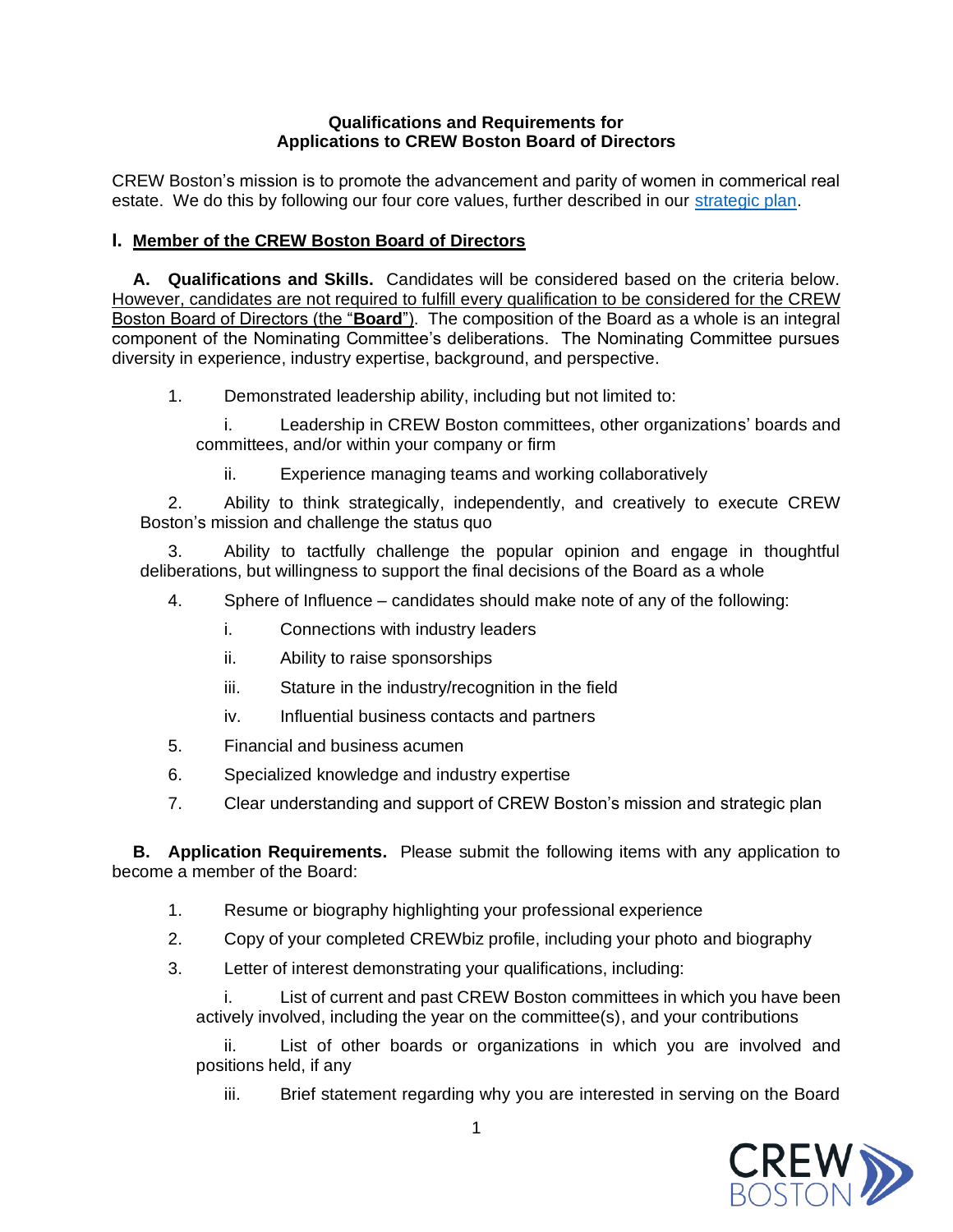and what your membership in CREW Boston means to you

iv. Brief statement regarding how you will use your skills, contacts, experiences, and personal knowledge to act as an ambassador for CREW Boston in the commercial real estate industry, and help identify potential sponsors and new members

v. Brief statement regarding what particular strengths or attributes you possess that will make you an effective member of the Board

vi. Anything else you want to be considered by the Nominating Committee

**C. Responsibilities and Time Commitment Expectations.** The Board is responsible for setting the strategic direction of CREW Boston to further the mission of CREW Boston. The Board is also responsible for overseeing the Executive Director, whose responsibility is to execute on the strategic plan with the assistance of the CREW Boston committees. Members of the Board serve for a three-year term, commencing on August 1 of the year in which the applicant is selected and elected. Members of the Board may also serve in the role of co-chair for a CREW Boston committee or group. In addition, Board members are expected to:

1. Attend monthly Board meetings

2. Attend the Board half-day summer retreat in June/July (including the retreat immediately prior to the commencement of such member's term)

3. Assist the Sponsorship Committee with raising sponsorship dollars

4. Assist the Membership Committee with identifying potential new, qualified members

5. Be available for phone or email communication as reasonably needed by CREW Boston colleagues

6. Comply with CREW Boston [Code of Ethics](https://www.crewboston.org/getattachment/About/Governance/Code-of-Ethics-CREW-Boston_October2020.pdf.aspx)

7. Fulfill the requirements of the [Board of Directors Letter of Commitment](https://www.crewboston.org/getattachment/About/Governance/CREW-Boston-BOD-Commitment-Letter_FINAL.pdf.aspx)

In addition, Board members are encouraged to:

1. Attend and support as many CREW Boston events as possible, such as the luncheon programs, seminars, tours, dine-arounds, Women in Government Reception, Achievement Awards, etc., along with special dinners or receptions such as the New Members/Legacy Council Reception, Committee Thank You Party, and CREW Network Board visits

2. Engage with CREW Network through the annual CREW Network Leadership Summits, Conventions and/or other programs offered

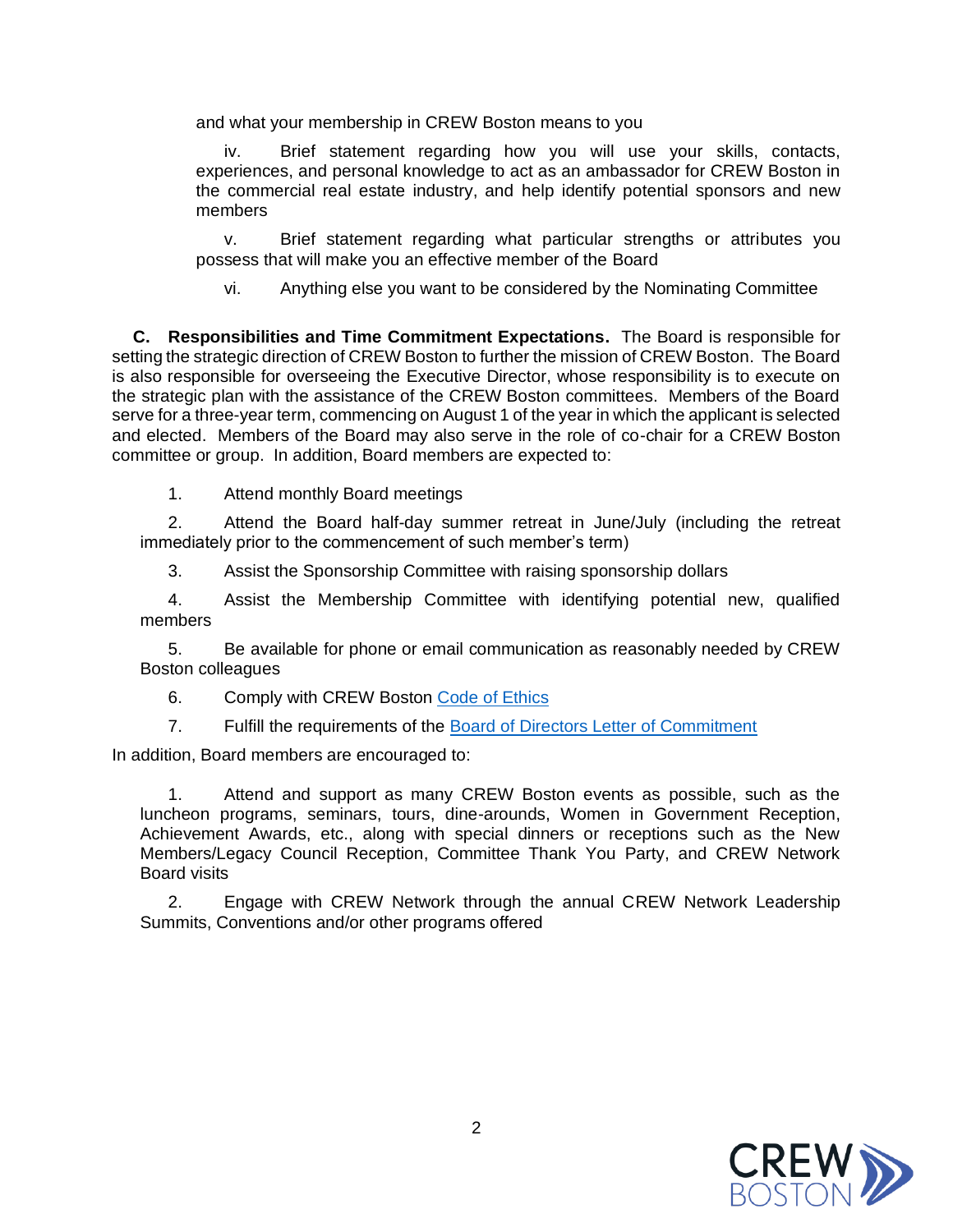## **II. President of CREW Boston**

**A. Qualifications and Skills.** In addition to the qualifications listed above for candidates applying to become members of the Board, the role of the President requires additional skills and experiences, as described below. Applicants must currently be on the Board or have served on the Board in the past. The Board selects the President and considers the skills of President and President-Elect collectively, to ensure complementary skills to oversee the Board in all endeavors.

1. Demonstrated leadership abilities, including but not limited to:

i. Ability to oversee the Board and facilitate productive board meetings with clear objectives and next steps

ii. Abiltity to encourage participation and discussion, but also navigate conflict and garner consensus from the Board

iii. Ability to think strategically and about the big-picture, but delegate the execution to the Executive Director with assistance from the CREW Boston committees

2. Consideration of the best interests of CREW Boston, its members and sponsors and ensuring the Board acts in good faith for all stakeholders

3. Strong public speaking and communication skills

**B. Application Requirements.** Please submit the following items with any application to become President of CREW Boston:

- 1. Resume or biography highlighting your professional experience
- 2. Copy of your completed CREWbiz profile, including your photo and biography
- 3. Letter of interest demonstrating your qualifications, including:

List of current and past CREW Boston committees in which you have been actively involved, including the year on the committee(s) and your contributions

ii. List of other boards or organizations in which you are involved and positions held, if any

Brief statement regarding why you are interested in serving as the President of CREW Boston and what your membership in CREW Boston means to you

iv. Brief statement of your role on the Board during your term as a member of the Board

v. Brief statement regarding how you will use your skills, contacts, experiences, and personal knowledge to act as an ambassador for CREW Boston in the commercial real estate industry, and help identify potential sponsors and new members

vi. Brief statement regarding what particular strengths or attributes you possess that will make you an effective President

A letter of recommendation to demonstrate your qualifications is encouraged, but not required. An interview with the Board may be required in April.